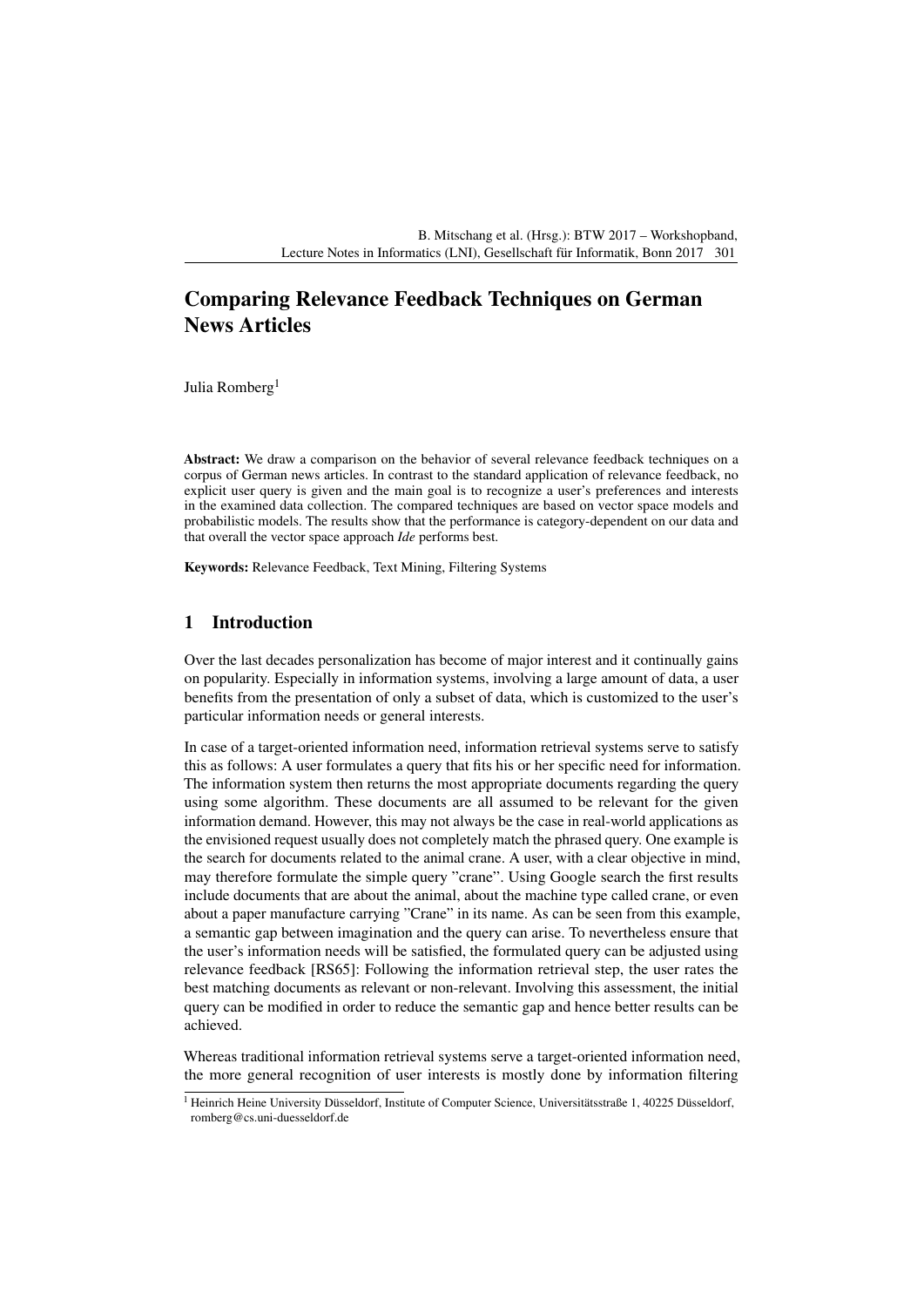systems. Information filtering systems aim to help finding user-preference-based documents by filtering unwanted information out of an overload of information. If we treat filtering as a text classification task with two classes (relevant and non-relevant), techniques such as neural networks, support vector machines, decision trees, or logistic regression, tend to perform rather well once some basis knowledge of the user's preferences is given [Zh09]. In order to collect initial training data and to handle the so-called cold start p[roblem](#page-9-1), target-oriented retrieval techniques may be used.

The purpose of our work is to compare different retrieval techniques that involve relevance feedback with regard to their behavior on the cold start problem and on a corpus of German news articles. The considered models are on the one hand vector space models and on the other hand models that originate in probabilistic theory. The remainder of this paper is structured as follows: In the next section we discuss important papers for ad-hoc retrieval. We then describe the data corpus, the relevance feedback techniques on which we focus, and the query formulation. Subsequently the techniques are evaluated and compared. Finally a conclusion is drawn and further work is outlined.

# 2 Related Work

A lot of research has been done in the field of ad-hoc retrieval and on retrieval models that involve relevance feedback. The best known approaches seem to be query modification in vector space models and improved relevance guesses in probabilistic information retrieval systems.

The first relevance feedback approach, introduced in [\[RS65\]](#page-9-0), relates to the vector space model and gives a formula to spatial shift a vector that represents the user query towards points that represent relevant documents. In [\[Id71\]](#page-9-2) this idea is taken up on with changed query modification formulas.

Probabilistic models estimate the relevance of documents. An overview over models such as the basis model [\[MK60\]](#page-9-3), the binary independence model [\[RJ76,](#page-9-4) [Ri79\]](#page-9-5) and the Okapi BM25 model [\[RW94\]](#page-9-6) is given by [\[JWR00a,](#page-9-7) [JWR00b\]](#page-9-8). In general, relevance estimation is done by making use of a subset of previously rated documents. This intuitively leads to the application of relevance feedback. Further models that also originate in probability theory, for example Language models [\[HR01\]](#page-9-9) and Bayesian networks [\[TC89\]](#page-9-10), have also been applied in connection with relevance feedback.

The approaches have mostly been tested on TREC collections<sup>3</sup> that were released for tasks of the Text REtrieval Conference. We, however, want to evaluate on a different set of data: German news articles taken from online resources. We want to observe how the compared techniques behave on this specific data source, whether their performance is topic-dependent, and which one performs best.

<span id="page-1-0"></span><sup>3</sup> http://trec.nist.gov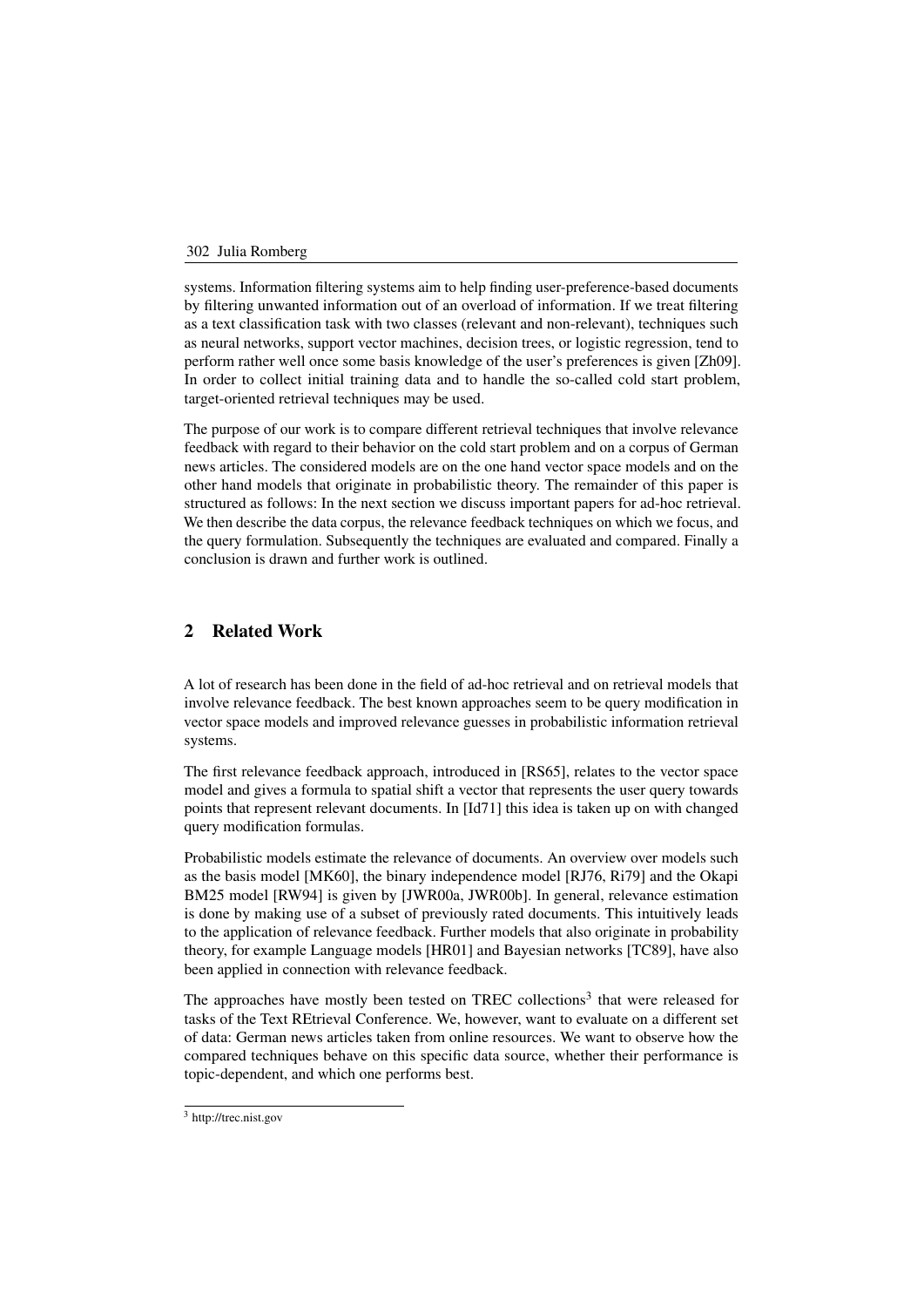# 3 Data and Relevance Feedback Methods

In this section, first, the data corpus is presented. We then illustrate the data representation we use for the comparison. Afterwards, an overview of the used relevance feedback techniques is given. Finally, we focus on the challenge of lacking an initial query.

## 3.1 Corpus

One basic requirement for a good comparability of different relevance feedback techniques on a quantity of data is a high linguistic quality as well as good content-related quality. This is essential as the corpus needs to be transferred in a comparable representation using a natural language processing pipeline, whereby errors should be minimized, and also as we evaluate on test persons. The German online platform *ZEIT ONLINE<sup>4</sup>* fulfills these conditions. Furthermore, it provides an API to get access to the meta data [of](#page-2-0) all archived articles.

Our data corpus consists of 2500 German news articles which were crawled from *ZEIT ONLINE*. They were divided up in the categories *politics*, *society*, *economy*, *culture*, and *sports*, with a proportion of 500 articles each. This size was selected to fit on the one hand the need for a sufficiently large corpus to get significant results on the evaluation runs and to simultaneously reduce the impact older articles have on relevance ratings. News actuality often correlates with relevance so that the given relevance feedback could be biased by including articles that have no relation to current events.

### 3.2 Data Representation

In order to run our evaluation, we first need to transform the collection of documents in an applicable format with regard to the chosen relevance feedback methods. The most general approach is the use of a bag-of-words: Given an index term vocabulary  $V = \{w_1, ..., w_n\}$ , a document is expressed by a *n*-dimensional vector in which every entry is the term frequency of *wi* in the regarded document. Important contents of news articles, particularly online, use to be described by key words. These key words are mostly nouns and named entities, such as person names, locations, and companies. We therefore decide to only include nouns and named entities in *V*. This also leeds to a remarkable dimension reduction. While in the bag-of-words model words are seen as isolated units, topic models attempt to incorporate relations between words by uncovering underlying semantic structures of the collection. One of the best known topic models is Latent Dirichlet Allocation [\[BNJ03\]](#page-9-11). The main idea here is that a collection covers *k* topics. Thereby a topic is defined as a distribution over a fixed index term vocabulary and each document belongs, to a certain proportion, to each of the *k* topics. A document is represented by a *k*-dimensional vector of length 1, which consists of the topic membership proportion.

<span id="page-2-0"></span><sup>4</sup> <http://www.zeit.de>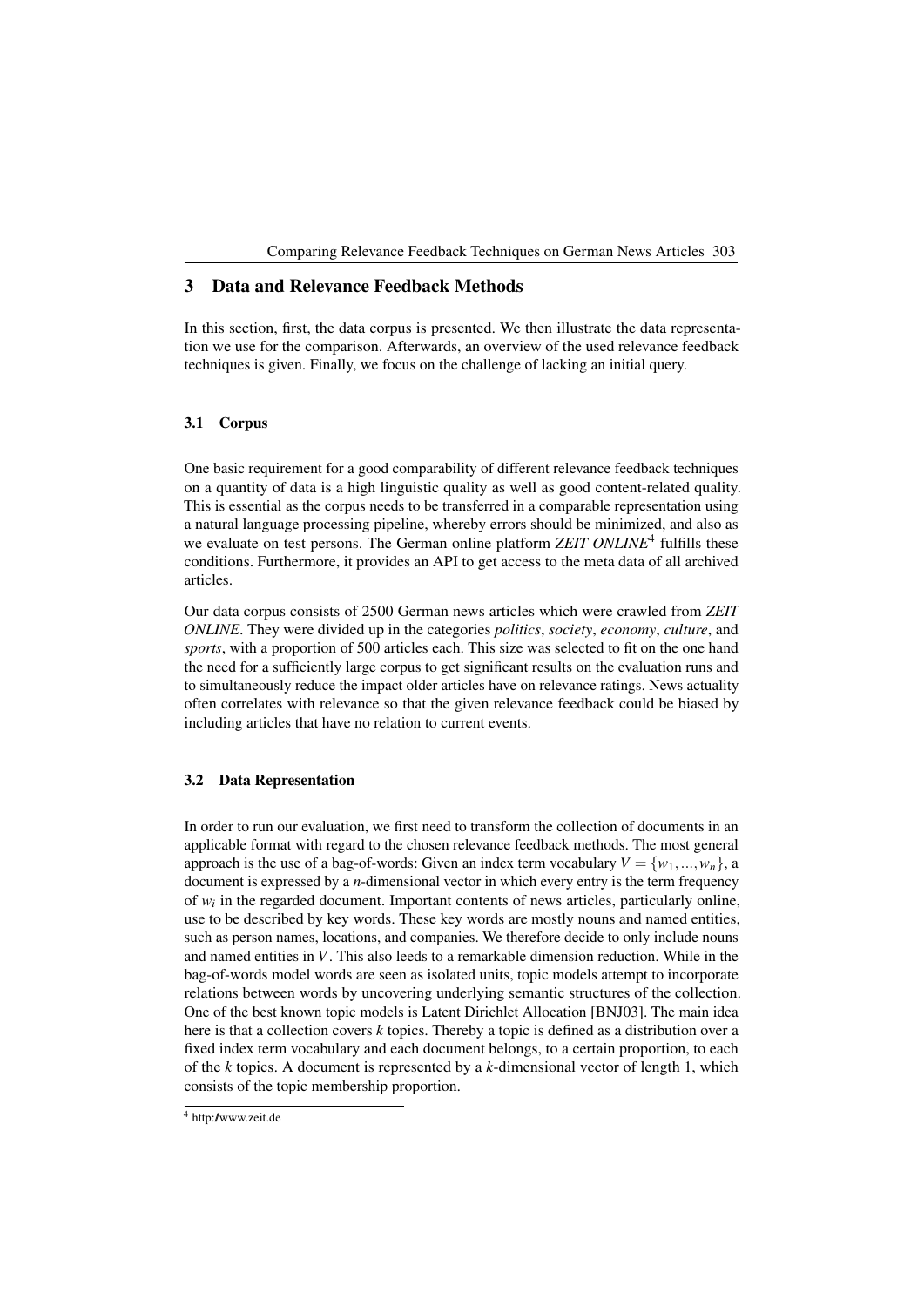#### 3.3 Vector space models

Vector space models are based on the assumption that documents and querys can be represented as vectors located in a vector space. A document's relevance concerning a given query is defined by the similiarity between the two representing vectors. We used the cosine similarity, which is the most commonly used similarity measure in this context: The smaller the angle between two vectors is, the more alike they are.

The first approach we use is *Rocchio*'s formula [\[RS65\]](#page-9-0). On the basis of subsets with known relevance judgments, the spatial position of an initial query vector  $\vec{q}$  is improved by moving the original query vector  $\vec{q}$  towards the centroid of the relevant documents  $D_r$  and away from the centroid of the non-relevant documents  $D_{nr}$ :

<span id="page-3-0"></span>
$$
\vec{q}_m = \alpha \cdot \vec{q} + \beta \cdot \frac{1}{|D_r|} \cdot \sum_{\forall \vec{d}_j \in D_r} \vec{d}_j - \gamma \cdot \frac{1}{|D_{nr}|} \cdot \sum_{\forall \vec{d}_j \in D_{nr}} \vec{d}_j
$$
(1)

 $\overrightarrow{q_m}$  denotes the modified query vector which is then used to calculate the similarity to the document vectors in order to determine a more appropriate set of relevant documents. The weights  $\alpha$ ,  $\beta$ ,  $\gamma \in \mathbb{R}^+_0$  control the impact of the single components.

One further vector space approach is *Ide* [\[Id71\]](#page-9-2). It removes the centroid normalization from formula [1:](#page-3-0)  $\vec{q}_m = \alpha \cdot \vec{q} + \beta \cdot \sum$ 

<span id="page-3-1"></span>
$$
\vec{q}_m = \alpha \cdot \vec{q} + \beta \cdot \sum_{\forall \vec{d}_j \in D_r} \vec{d}_j - \gamma \cdot \sum_{\forall \vec{d}_j \in D_{nr}} \vec{d}_j \tag{2}
$$

### 3.4 Probabilistic models

In contrast to vector space models, classic probabilistic models aim to estimate a document's relevance for a given query. For this, a term weight  $\in [0,1]$  is assigned to every query term that expresses the probability of obtaining a relevant document by this term.

We used the *Binary Independence Model* and the *Okapi BM25 Model* with a smoothed term weighting proposed in [\[RJ76\]](#page-9-4):

$$
\widetilde{w}_i = \frac{|D_{r_i}| + 0.5}{|D_r| - |D_{r_i}| + 0.5} \cdot \frac{|D| - |D_i| - |D_r| + |D_{r_i}| + 0.5}{|D_i| - |D_{r_i}| + 0.5},
$$

where  $D_{r_i}$  denotes the relevant documents which contain the *i*th term out of all relevant documents  $D_r$  and  $D_i$  denotes the number of documents out of all documents  $D = D_r \cup D_{nr}$ that contain this term.

The overall estimated relevance for a document *d* and for a given query  $q = (w_1, w_2, ..., w_t)$ in the Binary Independence Model is, under the assumption of term independence, provided by the logarithm of the product over all weights  $\tilde{w}_i$  of the query terms that are contained in *d*:

<span id="page-3-2"></span>
$$
relevance\_score(d, q) = \log \prod_{i=1}^{t} \widetilde{w}_i \cdot 1_{i \in d} = \sum_{i=i}^{t} \log(\widetilde{w}_i) \cdot 1_{i \in d}
$$
(3)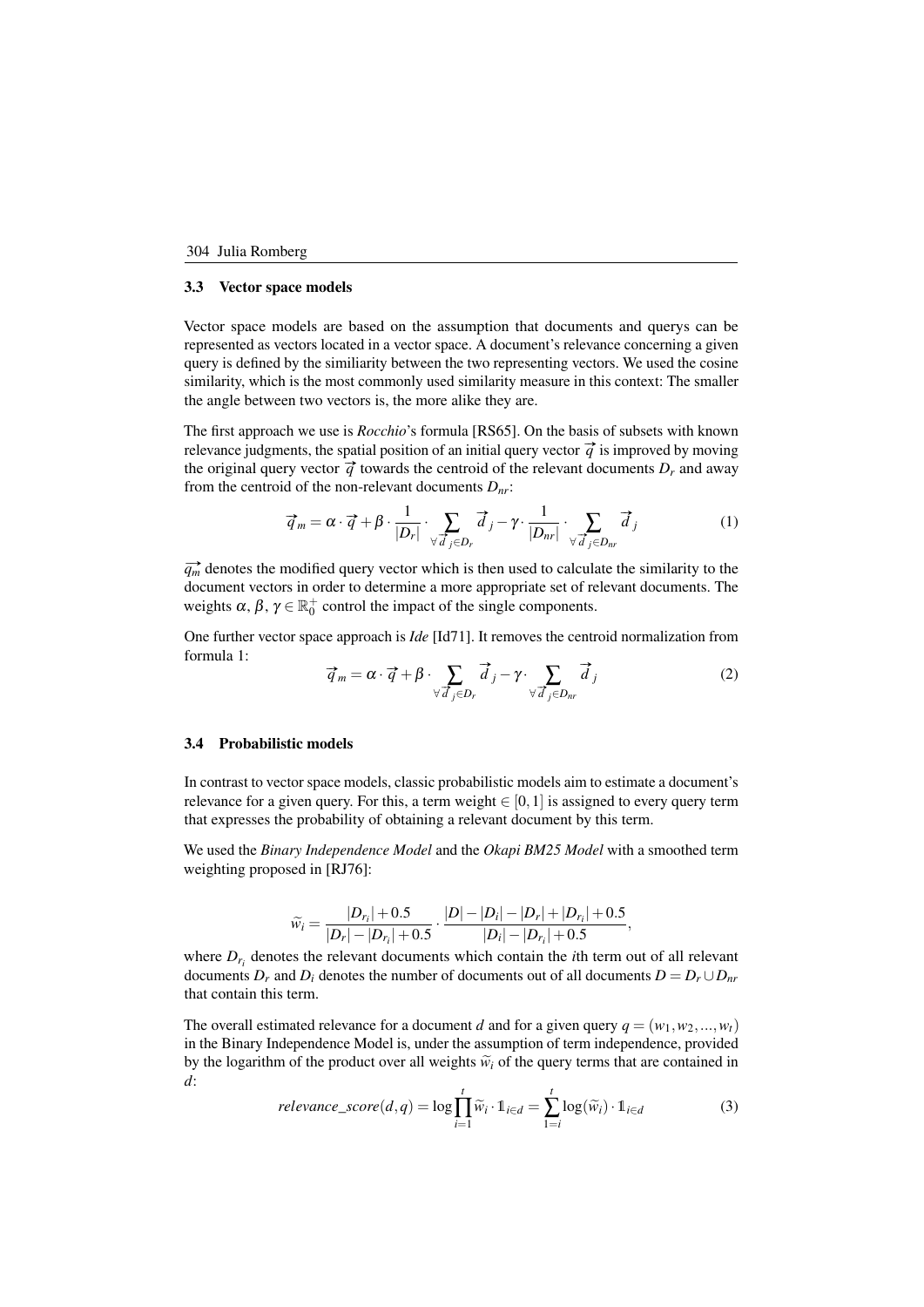Additionally, in the Okapi BM25 Model term frequency and document length are taken into account by

<span id="page-4-0"></span>
$$
relevance\_score(d, q) = \sum_{i=1}^{t} \log(\widetilde{w}_i) \cdot \frac{\text{tf}(w_i, d) \cdot (k_1 + 1)}{k_1 \cdot ((1 - b) + b \cdot \frac{\text{dl}}{\text{avdl}}) + \text{tf}(w_i, d)}
$$
(4)

The parameter  $k_1$  controls the influence of  $w_i$ 's term frequency  $\text{tf}(w_i, d)$  in *d*. The impact of the document length dl in proportion to the average document length avdl in the collection is given by  $b \in [0,1]$ .

Intuitively, a good way to reflect the user's information needs would be a query which consists of terms that occur frequently in relevant documents. This idea is the basis for a different approach to probabilistic models named language models. The probability that a document is relevant to a given query can, according to that, be estimated by

<span id="page-4-1"></span>
$$
P(d|q = (w_1, w_2, ..., w_t)) = P(d) \cdot P(q|d) = P(d) \cdot \prod_{i=1}^t ((1 - \lambda_i)P(w_i) + \lambda_i P(w_i|d)) \quad (5)
$$

A permissible way to estimate the probabilities is [\[HR01\]](#page-9-9):

$$
P(w_i) = \frac{df(w_i)}{\sum_{j=1}^t df(w_j)}, \quad P(w_i|d) = \frac{tf(w_i, d)}{\sum_{j=1}^t tf(w_j, d)}, \quad P(d) = \frac{\sum_{j=1}^t tf(w_j, d)}{\sum_{j=1}^t \sum_{k=1}^{|D|} tf(w_j, d_k)},
$$

where  $df(w_i)$  denotes the document frequency of the query term  $w_i$ .

The parameter  $\lambda_i \in [0,1]$  mirrors the importance of the *i*th term in *q*. In order to find a good value for  $\lambda_i$  we use an expectation-maximization algorithm as suggested in [\[HR01\]](#page-9-9). Expectation-maximization is a statistical method to estimate unknown parameters on incomplete data: By alternating an expectation step and a maximization step, conclusions on the probability distribution in the complete data set can be drawn. The expectation step is defined as

$$
r'_{i} = \sum_{j=1}^{|D_r|} \frac{\lambda_i^{(p)} P(w_i|d_j)}{(1 - \lambda_i^{(p)}) P(w_i) + \lambda_i^{(p)} P(w_i|d_j)}
$$

and the maximization step is defined as

$$
\lambda_i^{(p+1)} = \frac{r_i'}{|D_r|}.
$$

#### 3.5 Query Formulation

The precondition for relevance feedback techniques to work is the existence of an initial query. In our case, there is no user formulated query to start with. To overcome this problem,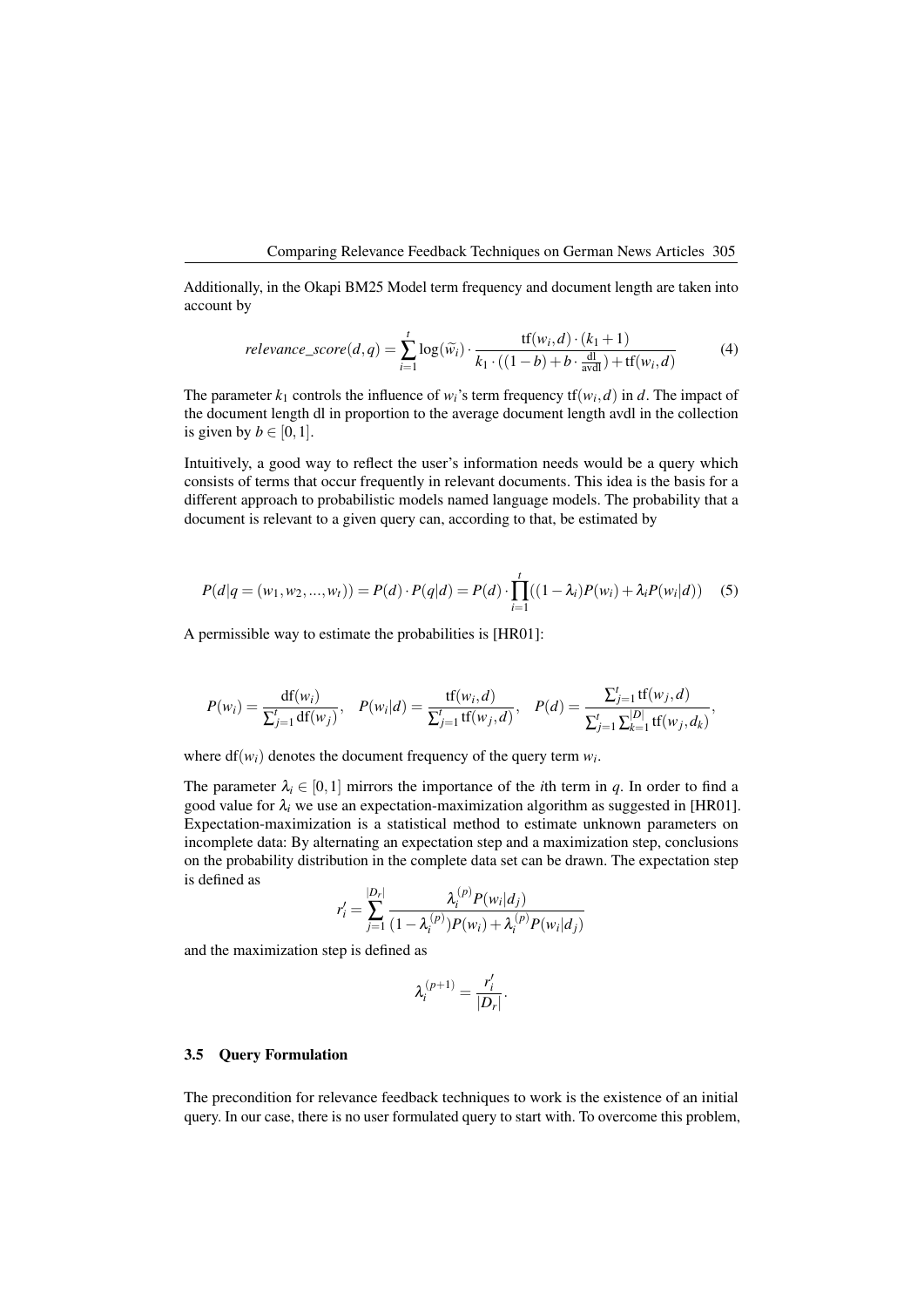we initially define  $\vec{q}$  in vector space models as zero vector, equivalent to the document representation with *n* dimensions in the bag-of-words format and *k* dimensions in the LDA format. After a first training phase, the vector is then modified into a more meaningful vector. On the other hand in probabilistic models we initially admit every index term as possible query term.

# 4 Evaluation

In order to run the comparison of the relevance feedback methods, the experimental setup is introduced at first. After that, different evaluation measures are discussed, followed by the evaluation results which are described and then discussed.

# 4.1 Experimental Setup

Table 1 gives an overview over the relevance feedback techniques that are compared. As most [of](#page-5-0) the techniques' performances depend on the parameter selection, we tried different settings that were current in the literature. Furthermore the vector space model techniques were evaluated on both data representations: bag-of-words and LDA. Beside the comparison between techniques, we also wanted to observe if the techniques behave differently on various news article categories. We exemplarily took the categories *culture*, *economics*, *politics*, *society* and *sports*.

The ideal experimental setup would imply for every test person to evaluate any technique on any category and over a period of time, i.e. to run several feedback iterations. Unfortunately

<span id="page-5-0"></span>

| Technique                  | Parameter Setting                         | <b>BOW</b>   | LDA. | Abbreviation    |
|----------------------------|-------------------------------------------|--------------|------|-----------------|
| Rocchio (formula 1)        | $\alpha = 1, \beta = 0.75, \gamma = 0.25$ | $\checkmark$ |      | R               |
| Rocchio (formula 1)        | $\alpha = 1, \beta = 0.75, \gamma = 0.25$ |              | ✓    | LR              |
| Rocchio (formula 1)        | $\alpha = 1, \beta = 1, \gamma = 0$       | $\checkmark$ |      | R <sub>2</sub>  |
| Rocchio (formula 1)        | $\alpha = 1, \beta = 1, \gamma = 0$       |              | ✓    | LR <sub>2</sub> |
| Ide (formula 2)            | $\alpha = 1, \beta = 1, \gamma = 1$       | $\checkmark$ |      | Ide             |
| Ide (formula 2)            | $\alpha = 1, \beta = 1, \gamma = 1$       |              | ✓    | LI              |
| Ide (formula 2)            | $\alpha = 1, \beta = 1, \gamma = 0$       | √            |      | 12              |
| Ide (formula 2)            | $\alpha = 1, \beta = 1, \gamma = 0$       |              | ✓    | LI2             |
| Binary Independence Model  |                                           | √            |      | ВIМ             |
| (formula 3)                |                                           |              |      |                 |
| Okapi BM25 (formula 4)     | $b = 0.75, k_1 = 1.2$                     |              |      | B <sub>25</sub> |
| Okapi BM25 (formula 4)     | $b = 0.75, k_1 = 1.6$                     |              |      | 252             |
| Okapi BM25 (formula 4)     | $b = 0.75, k_1 = 2.0$                     |              |      | 253             |
| Language Model (formula 5) | EM-algorithm                              |              |      | LM              |

Tab. 1: List of evaluated techniques and abbreviation names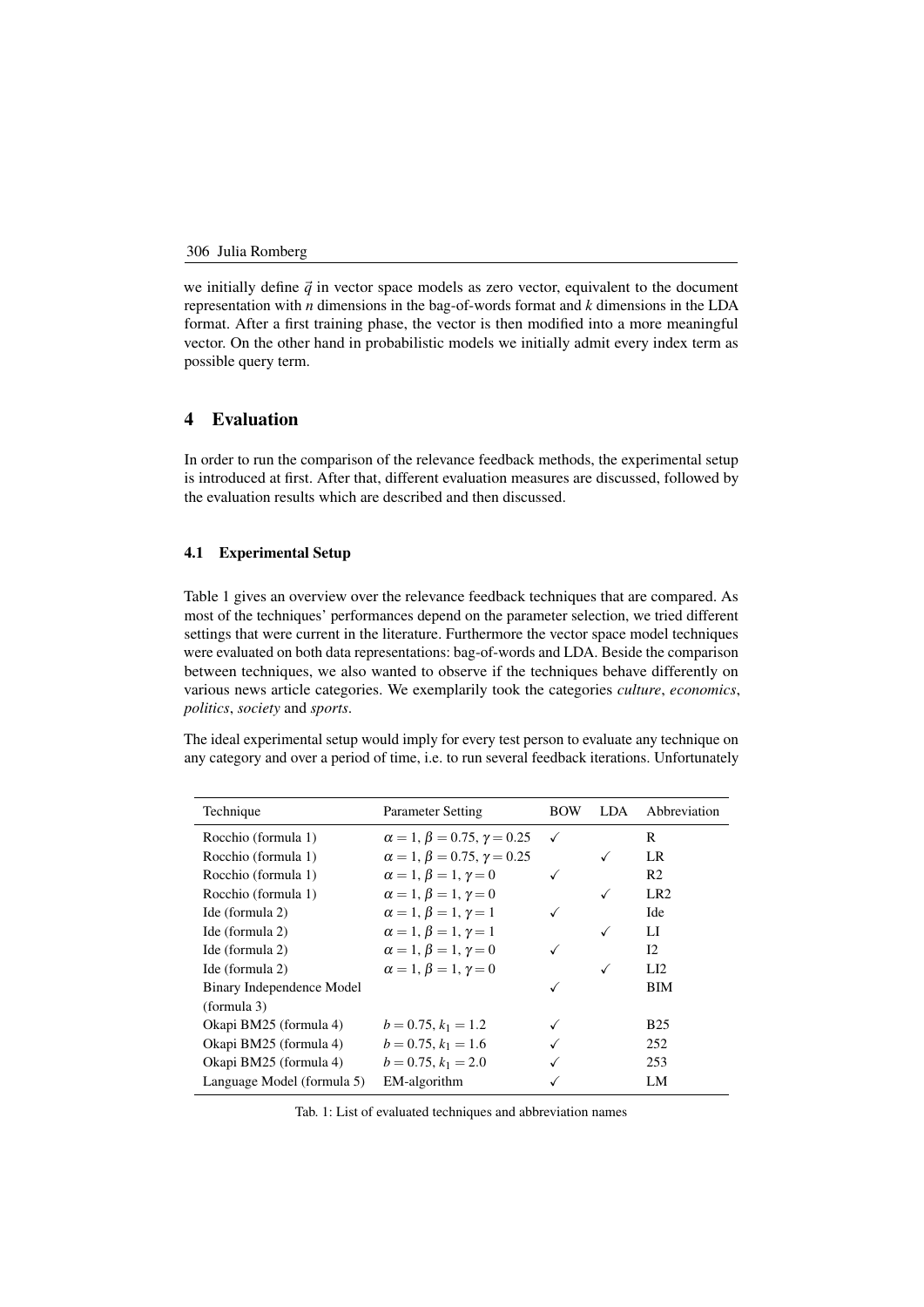Comparing Relevance Feedback Techniques on German News Articles 7 Comparing Relevance Feedback Techniques on German News Articles 307

this was not practically applicable with the test persons, which were not rewarded. The main goal of the comparison is the comparison between the techniques. For this reason we decided for every test person to evaluate all techniques but not all categories. We had 29 test persons which were randomly assigned to the five categories having five persons on culture and six persons on each other category. Instead of comparing the techniques over several iterations we chose a train-and-test setup with a bigger training phase: For the training the test persons had to give relevance feedback on 100 randomly chosen news articles. For the testing the test persons had to give relevance feedback on the top 25 results calculated by every technique-setting pair.

To observe the adaption on new data, in the test phase news articles that had already been shown and rated during the training were not shown again. The test persons were furthermore explicitly requested to rate the relevance of an article independent from up-todateness.

## 4.2 Evaluation Measures

The evaluation of relevance feedback is challenging as it is quite subjective. An appropriate way to evaluate a classification task is to calculate the *precision*:

$$
precision = \frac{|\text{relevant} \cap \text{retrieved}|}{|\text{retrieved}|}
$$

Precision is a set-based measure. It does not take the degree of similarity of a document and a query into account. However, in our case retrieval is done by determing the *k* best results, which implies a ranking. Therefore a ranking-based measure could be more informative. A widely used one is *MAP*:

$$
MAP = \frac{1}{N} \cdot \sum_{i=1}^{N} \left( \frac{1}{|D_{r_i}|} \cdot \sum_{k=1}^{n} \left( precision@k \cdot \mathbb{1}_{\{k \in D_{r_i}\}} \right) \right)
$$

*MAP* is the mean average precision of a given ranking over *N* instances. The average precision *AP* is calculated from the precision at any position  $k \in \{1, ..., n\}$  that was rated as relevant for the instance *i*, denoted here by the indicator function  $1_{\{k \in D_{r_i}\}}$ . In our case, the instances *i* represent the test persons.

For every technique precision and *AP* are calculated for all test persons and then averaged to have a comparative value. Somewhat problematic thereby is the comparability of different test persons. Every test person has a different affinity towards the assigned topic which results in differences in distribution and proportion of relevant documents. To bypass this circumstance the application of the *argmax* may be the best evaluation measure:

$$
\underset{x \in T}{\operatorname{argmax}} f(x)
$$

*T* is the set of techniques that are evaluated. The function value  $f(x)$  is the total number of test persons for which technique *x* performed best, either by using precision or *AP*.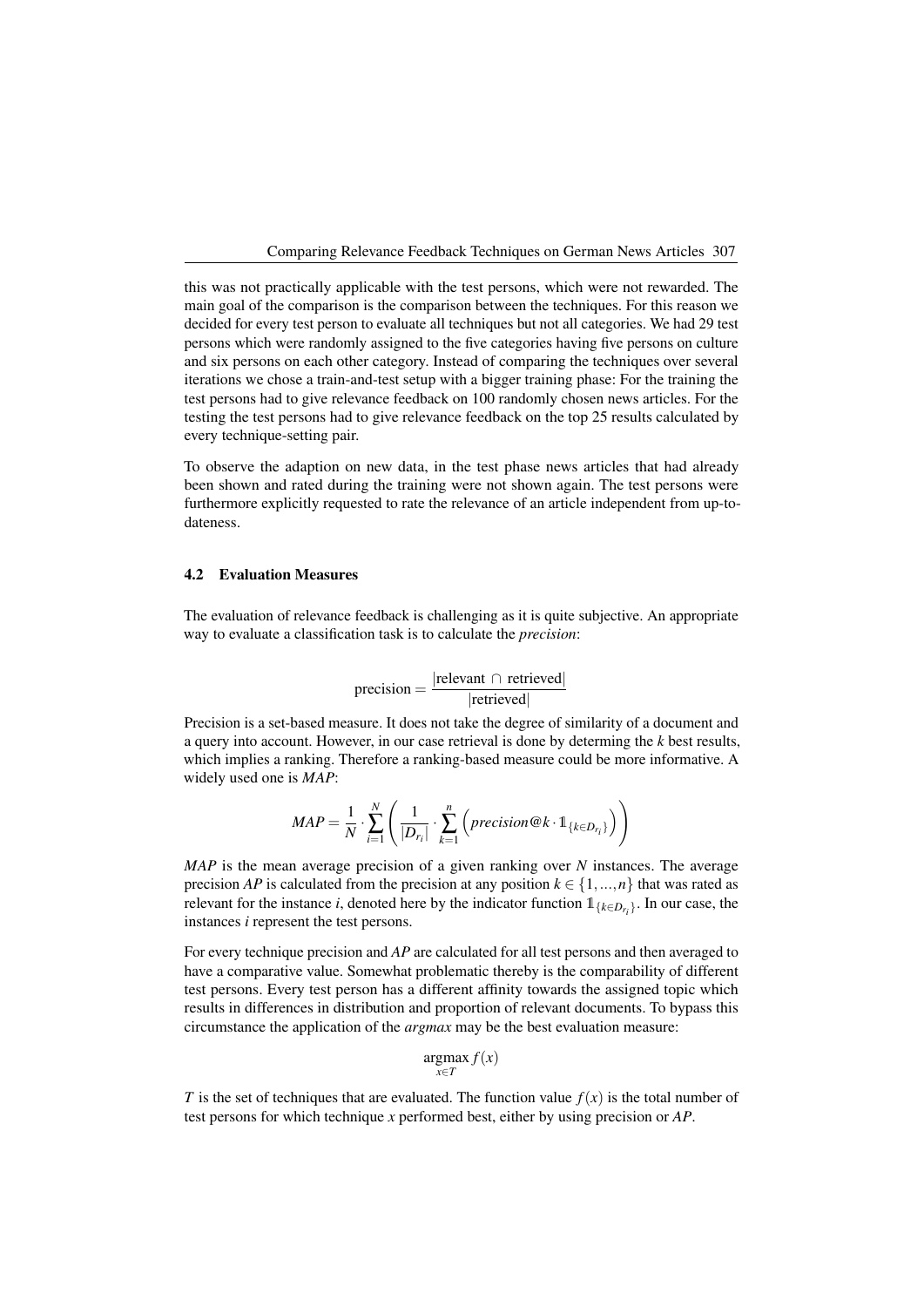<span id="page-7-0"></span>

| technique       | mean precision (variance) | $MAP$ (variance) |
|-----------------|---------------------------|------------------|
| R               | 56.1 (4.9)                | 42.1(6.7)        |
| R <sub>2</sub>  | 54.1 (5.7)                | 39.1(6.4)        |
| Ide             | 61.4(6.2)                 | 49.0(9.6)        |
| 12              | 59.3 (5.4)                | 45.8 (7.3)       |
| <b>BIM</b>      | 60.0(5.1)                 | 45.7(7.3)        |
| <b>B25</b>      | 61.4(5.0)                 | 47.2 (7.2)       |
| 252             | 61.2(5.1)                 | 47.1 (7.4)       |
| 253             | 61.1(5.3)                 | 47.3 (7.7)       |
| LM              | 59.0 (4.6)                | 42.5(5.8)        |
| LR              | 55.6 (4.9)                | 38.2(4.9)        |
| LR <sub>2</sub> | 53.5 (4.6)                | 35.7(4.7)        |
| LI              | 58.5 (6.1)                | 42.8(6.9)        |
| LI <sub>2</sub> | 57.1(5.5)                 | 41.7(5.7)        |

Tab. 2: mean precision and *MAP* without compliance of category

<span id="page-7-1"></span>

|           | R   | R <sub>2</sub> | Ide | 12  | BIM | <b>B25</b> | 252 | 253 | LM  | <b>LR</b> | LR <sub>2</sub> | LI  | $L_{12}$ |
|-----------|-----|----------------|-----|-----|-----|------------|-----|-----|-----|-----------|-----------------|-----|----------|
| culture   | 0/0 | 0/0            | 2/1 | 1/1 | 1/1 | 1/0        | 2/1 | 3/1 | 0/0 | 0/0       | 0/0             | 1/0 | 0/0      |
| economics | 2/1 | 0/0            | 2/0 | 1/0 | 1/1 | 2/0        | 2/1 | 1/0 | 1/1 | 2/1       | 2/1             | 2/1 | 2/1      |
| politics  | 2/2 | 4/3            | 1/2 | 2/1 | 0/0 | 1/1        | 0/0 | 0/0 | 1/0 | 0/0       | 0/0             | 1/0 | 0/0      |
| society   | 1/1 | 0/0            | 4/4 | 0/0 | 1/1 | 1/1        | 1/1 | 1/1 | 1/1 | 0/0       | 0/0             | 1/1 | 1/1      |
| sports    | 0/1 | 1/0            | 0/0 | 0/0 | 1/1 | 0/0        | 0/0 | 0/0 | 0/0 | 1/1       | 2/0             | 3/2 | 1/1      |
| all       | 5/5 | 5/3            | 9/7 | 4/2 | 4/4 | 5/2        | 5/3 | 5/2 | 3/2 | 3/2       | 4/1             | 8/4 | 4/3      |
|           |     |                |     |     |     |            |     |     |     |           |                 |     |          |

Tab. 3: *argmax* of precision / *argmax* of *AP*

#### 4.3 Results

We now want to present and discuss the evaluation results. Table [2](#page-7-0) shows the mean precision and the *MAP* for every technique without compliance of the category that the test persons were split into. In addition, the variance within the techniques is stated. The best results for mean precision are reached by Ide and by B25 with 61*.*4, whereby B25 shows a slightly lower variance. The *MAP* shows similar results with Ide being the best, achieving a value of 49*.*0. B25, however, according to this measure, performs worse (47*.*2). If we only focus on the techniques performed on the LDA-representation, both measures determine LI as the best. Table [3](#page-7-1) shows the results evaluated by means of the argmax-function. The first five rows stand for the categories and the columns show the techniques. The row "all" gives a category-independent overview of the number of test persons that each technique performed best for. For mean precision, Ide and LI clearly outperform the other techniques with a total of 9 or 8. *MAP* shows the same tendency to a lesser extent.

Mean precision and *MAP* values for the category-dependent consideration of the results are shown in Table [4](#page-8-0) and Table [5.](#page-8-1) The columns represent the different approaches while the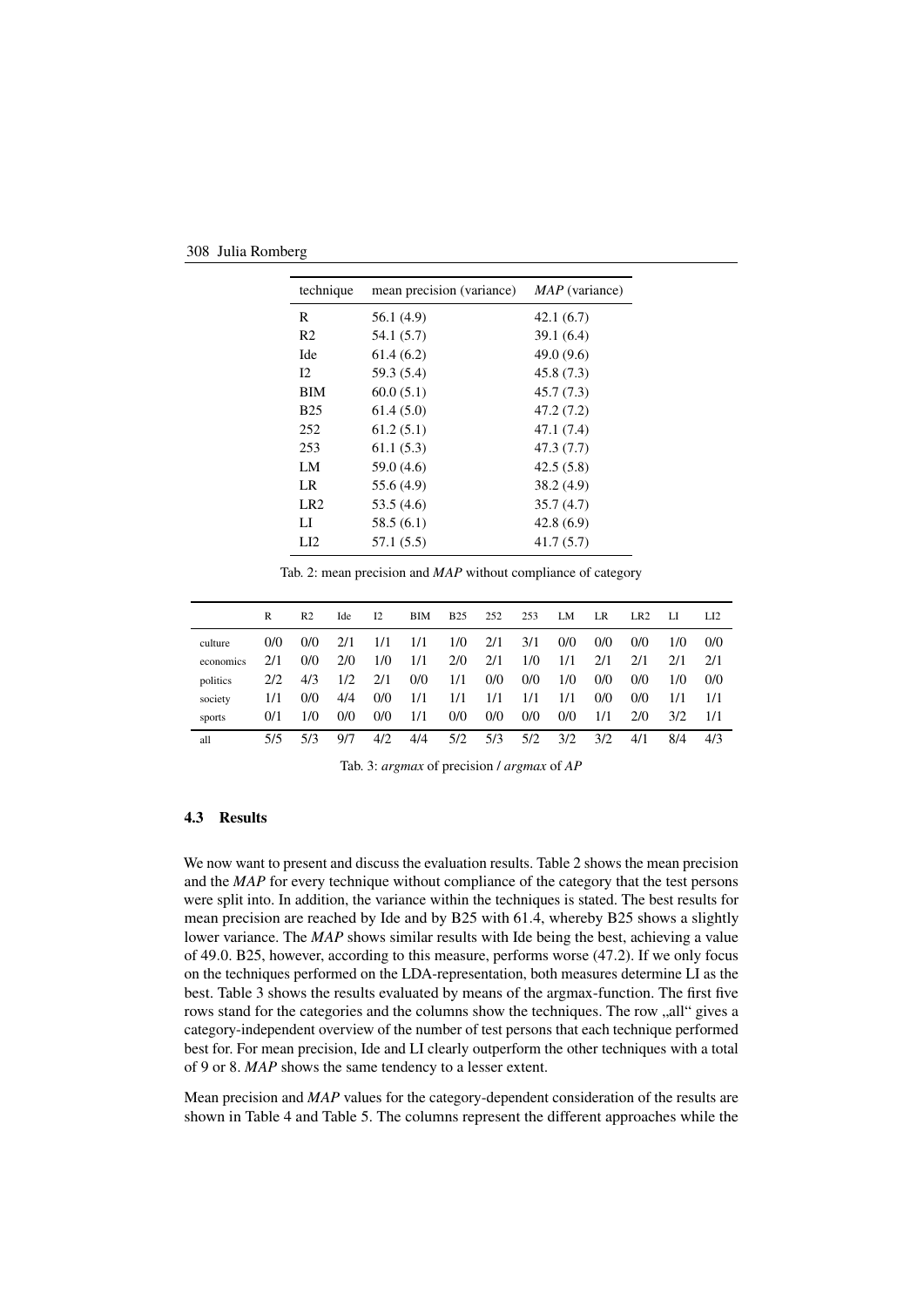Comparing Relevance Feedback Techniques on German News Articles 9 Comparing Relevance Feedback Techniques on German News Articles 309

<span id="page-8-0"></span>

|           | R    | R <sub>2</sub> | Ide  | 12   | BIM  | <b>B25</b> | 252  | 253  | LM   | LR.  | LR <sub>2</sub> | -LI  | L12  |
|-----------|------|----------------|------|------|------|------------|------|------|------|------|-----------------|------|------|
| culture   | 53.6 | 50.4           | 68.0 | 66.4 | 59.2 | 62.4       | 64.8 | 67.2 | 57.6 | 54.4 | 49.6            | 65.5 | 57.6 |
| economics | 60.7 | 62.0           | 62.0 | 61.3 | 68.7 | 70.0       | 68.7 | 66.7 | 62.0 | 65.3 | 62.0            | 64.7 | 67.3 |
| politics  | 63.3 | 64.7           | 59.3 | 60.7 | 56.0 | 58.7       | 58.7 | 58.7 | 61.3 | 46.7 | 46.0            | 53.3 | 48.7 |
| society   | 60.7 | 56.7           | 76.7 | 66.7 | 64.0 | 70.7       | 71.3 | 71.3 | 67.3 | 64.0 | 60.0            | 62.8 | 65.3 |
| sports    | 42.0 | 36.0           | 42.0 | 42.7 | 52.0 | 45.3       | 43.3 | 42.7 | 46.7 | 47.3 | 49.3            | 47.3 | 46.7 |

|  | Tab. 4: mean precision |
|--|------------------------|

<span id="page-8-1"></span>

|           | R    | R <sub>2</sub> | Ide  | $_{12}$ | BIM  | <b>B25</b> | 252  | 253  | LM   | LR   | LR <sub>2</sub> | -LI  | LI <sub>2</sub> |
|-----------|------|----------------|------|---------|------|------------|------|------|------|------|-----------------|------|-----------------|
| culture   | 38.1 | 33.4           | 57.8 | 56.4    | 46.6 | 51.4       | 53.7 | 55.5 | 37.6 | 33.3 | 31.3            | 45.3 | 42.7            |
| economics | 46.8 | 45.6           | 47.6 | 43.7    | 56.6 | 55.8       | 54.6 | 53.1 | 44.7 | 48.4 | 44.1            | 51.4 | 49.5            |
| politics  | 50.6 | 51.5           | 46.8 | 48.5    | 43.7 | 45.0       | 44.6 | 44.8 | 43.8 | 30.1 | 30.5            | 34.5 | 31.0            |
| society   | 46.4 | 39.8           | 67.3 | 55.2    | 48.0 | 54.6       | 54.7 | 55.0 | 55.4 | 48.3 | 42.9            | 46.2 | 51.0            |
| sports    | 27.9 | 24.2           | 26.8 | 27.2    | 33.8 | 29.9       | 29.1 | 29.3 | 30.1 | 30.3 | 29.1            | 37.1 | 34.4            |

| Tab. 5: <i>MAP</i> |  |  |  |  |
|--------------------|--|--|--|--|
|--------------------|--|--|--|--|

rows represent the five categories. For the categories culture and society, Ide leeds to the best values, having mean precision= 68*.*0, *MAP* = 57*.*8 for culture and mean precision= 76*.*7, *MAP* = 67*.*3 for society. B25 obtains a mean precision of 70*.*0 and BIM a *MAP* of 56*.*6 as best for economics. In politics, R2 holds the leading position, with mean precision= 64*.*7 and *MAP* = 51*.*5. Finally, for sports BIM yields the best mean precision (52*.*0) and LI yields the best *MAP* (37*.*1). Focusing on the worst results, for any category and for both measures surprisingly Rocchio's algorithm with the proposed parameter settings performs the worst. Table [3](#page-7-1) shows the evaluation received by the argmax. In contrast to the category-independent consideration, no clear tendency can be observed, which underlines the difference in the application of the techniques between the categories.

In summary, a dependency of category and best performing technique is apparent on our test data and test persons. Depending on the measurement, Ide's approach and the Binary Independence Model as well as the Okapi BM25 Model perform the best, whereby Ide seems to slightly lead. Rocchio's algorithm produced the worst results according to the three measures we used, although, in a few cases, it also performed well.

# 5 Conclusion and Future Work

In this work different approaches for the application of relevance feedback and ad-hoc retrieval techniques have been compared on a data corpus including German news articles. Thereby the focus was on the performance of the single techniques, category-dependent as well as category-independent. We showed that the techniques are category-dependent on our data representation and that Ide's formula (Formula [2\)](#page-3-1) slightly outperforms the other techniques by means of the applied measures. Surprisingly Rocchio's formula (Formula [1\)](#page-3-0)